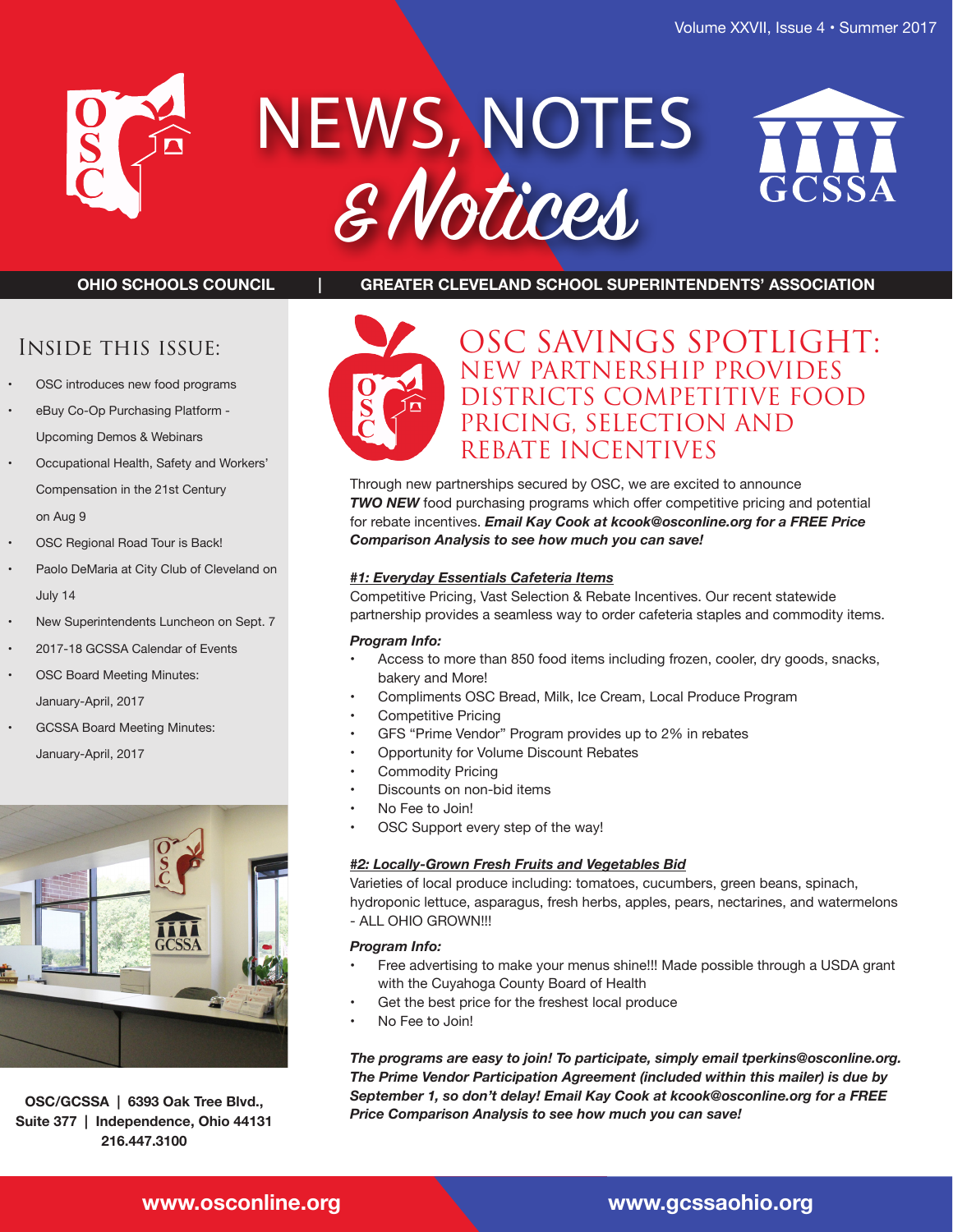# NEWS & EVENTS

# OSC ELIMINATES BID DOCUMENTS & EXPANDS OFFERINGS ON ebuy CO-OP **PURCHASING** platform, adds home depot



#### *Check out our upcoming demo and training schedule below*

Beginning July 1, the OSC will no longer be loading bid documents to its website at www.osconline.org. Members looking to purchase through the OSC Co-Op program can do so seamlessly by using the OSC eBuy Cooperative Purchasing Portal, which launched last November.

Through the OSC eBuy Cooperative Purchasing Portal users can easily search for OSC awarded products & vendors, price compare and take advantage of customized workflow & approval routes. If you're interested in additional functionality, the OSC Sponsored Marketplace allows for financial integration with MUNIS, State Software (USAS) and more!

Districts that need access to the paper bid documents can still request them by emailing tperkins@osconline.org.

#### *OSC eBuy Featured Vendor: Home Depot*

OSC is pleased to announce a partnership with The Home Depot, to meet your purchasing needs. Home Depot's online catalog will be available in the OSC eBuy Marketplace and will provide your district assess to Lumber, Building Materials, Flooring, Paint, Hardware/Tools, Plumbing, Electrical, Garden Supplies, and many other products to assist with your MRO (maintenance, repair and operations) needs. *Need more reason to get on eBuy? Shopping Home Depot, through OSC's eBuy Marketplace, will provide 1-5% in rebates back to your district depending on your spend level.*

*Email Tami Perkins at tperkins@osconline.org and get started using eBuy today!*

# Learn more about the OSC ebuy Cooperative Purchasing Portal during the august Webinar series

#### *OSC eBuy Demo Training Schedule*

- *• Tuesday, August 8; 10am*
- *• Tuesday, August 15; 2pm*
- *• Thursday, August 17; 10am*
- *• Thursday, August 24; 10am*

# SAVE THE DATE: OCCUPATIONAL HEALTH, SAFETY AND WORKERS' COMPENSATION IN THE 21ST CENTURY ON AUG 9

**Presented by: Donald Elswick, Environmental Health and Safety Manager of ELSMART Associates, LLC & Dan O'Brien Risk and Claims Management at 1-888-OHIOCOMP**

**Audience:** Business Managers, Treasurers, Superintendents, HR Managers and more!

**Topic:** Occupational Health, Safety and Workers' Compensation in the 21st Century

*Date/Time: Wednesday, August 9***; 9 am-1 pm**

**Location:** ESC of Cuyahoga County; 6393 Oak Tree Blvd; Room D **Cost: FREE**

**LUNCH INCLUDED!**

**Session Description:** Learn how to be more proficient at influencing safety and leading injury-free organizations. Participants will study 21st-century safety leadership principles so these principles can become a part of who they are, and how they approach everything as leaders.

*Register online: www.osconline.org.*

# THE OSC REGIONAL ROAD TOUR IS BACK!

Enjoy lunch, network with colleagues and learn about programs and services that can save your district thousands during the upcoming Ohio Schools Council Regional Road Tour!



We will be making 4 stops across northern Ohio, so

make sure you make plans to see us! A delicious lunch will be provided and there is no cost to attend. All events begin at 11:30 am. *Register online: www.osconline.org.*

*Tues., August 29, 2017 - OSC Regional Road Tour: Central @Acacia Reservation; 26899 Cedar Rd, Lyndhurst*

*Wed., August 30, 2017 - OSC Regional Road Tour: West @Findlay Country Club; 1500 Country Club Dr, Findlay*

*Wed., September 13, 2017 - OSC Regional Road Tour: North East @The Lodge at Geneva-on-the-Lake; 4888 N Broadway, Geneva* 

*Thurs., September 14, 2017 - OSC Regional Road Tour: East @Springfield Grille; 7413 Tiffany S, Youngstown*

*Register online: www.osconline.org.*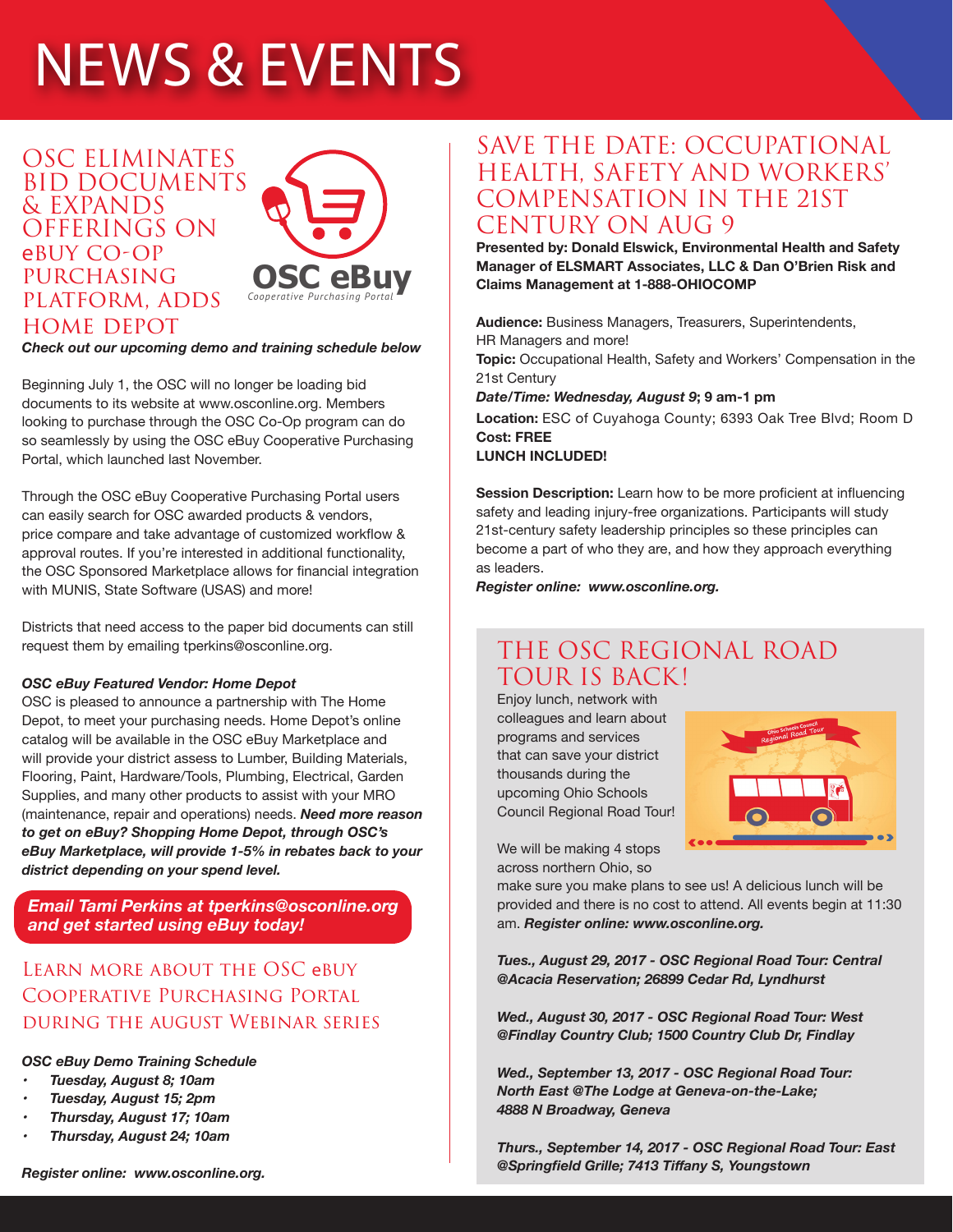# **GCSSA Events: BONUS SUMMER EVENT** PAOLO DEMARIA AT CITY CLUB OF CLEVELAND

#### **Friday, July 14, 2017; Noon (doors open at 11:45)** *Location*: City Club of Cleveland (850 Euclid Avenue Cleveland, Ohio 44114) *Cost*: \$20/person (Special GCSSA Member rate!) Lunch Included!

*Register at www.gcssaohio.org.*



*Ohio Superintendent of Public Instruction, Paolo DeMaria*

# **GCSSA Events: SEPTEMBER** NEW SUPERINTENDENTS LUNCHEON

# **Thursday, September 7; 11:30 am-1:30 pm** Location: Creekside Restaurant

(8803 Brecksville Road; Brecksville, OH 44141)



#### *Special thanks to our Event Sponsor:*



# GCSSA 2017-18 TENTATIVE CALENDAR OF EVENTS



# **Mark your calendars for the 2017-18**

# **GCSSA In-Service and Special Events Schedule!**

*Thursday, September 7; 11:30 am*  New Superintendents Luncheon @ Creekside Restaurant; 8803 Brecksville Rd

# *Tuesday, September 26; 9 am*

GCSSA In-Service: "Reaching and Teaching Students in Poverty" Presented by Dr. Paul Gorski, Associate Professor, George Mason University and founder of EdChange @ ESC of Cuyahoga County

# *Wednesday, October 25; 9 am*

GCSSA In-Service: "Closing the Opportunity and Achievement Gap" Presented by Dr. John King, CEO/President of The Education Trust @ Union/City Club of Cleveland

#### *Tuesday, December 12; 9 am*

GCSSA In-Service: "Legal Update" Presented by David Smith, Senior of Council, Smith Peters Kalail & Mike Hanna of Squire Patton Boggs @ ESC of Cuyahoga County

# *Friday. January 19; 9 am*

GCSSA In-Service: "Rick Hess Straight Up" Presented by Dr. Fredrick Hess, Resident Educator and Director of Education Policy Studies at American Enterprise Institute (AEI) @ Union/City Club of Cleveland

# *Wednesday, February 7; 9 am*

GCSSA In-Service: "Student Engagement in the Arts" @ Playhouse Square

# *April TBA*

GCSSA In-Service: "Millennial Leadership-Evolving leadership and adopting cross-generational collaboration as a strategy" Presented by Ravi Hutheesing, Cultural Diplomat, US Department of State @ TBA

# *Tuesday, May 1; 6:30 pm*

GCSSA Spring Social @ Shoreby Club

# *Friday, May 11; 9 am*

GCSSA In-Service: "Religion and Other Federal Topics-A Practical Guide" Presented by Dr. Steve Permuth, Professor, College of Education, University of South Florida @ Holiday Inn/Rockside

# *Tuesday, June 12; 11:30 am*

Year-End Luncheon/Legislative Update from BASA @ Embassy Suites

*More details and registration info available at www.gcssaohio.org.*